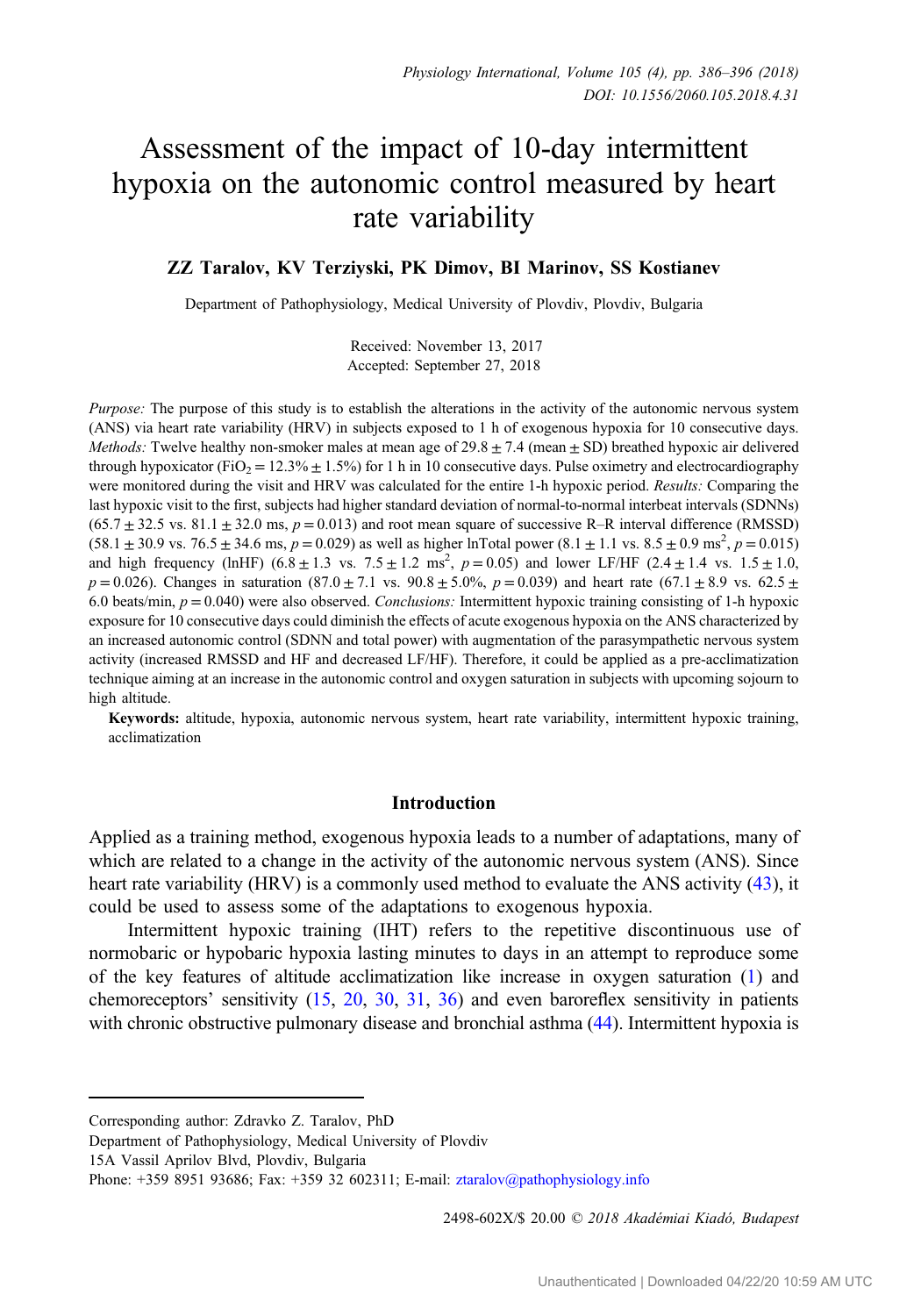also an integral part of mountaineering – climbers ascend to high altitude, stay there before coming back to the base camp, and reach even higher altitudes on their next attempt. IHT is a method designed to reproduce pre-acclimatization in laboratory environment – a process of training the oxygen transporting systems to an upcoming sojourn at high altitude [\(24,](#page-9-0) [30](#page-9-0)), since commercial expeditions are time-restrained and are not always able to follow the routine protocol dictating slow ascent. Other subjects who can benefit from pre-acclimatization are people traveling by plane to high-altitude cities (e.g., The Andes or Tibet) or elite athletes facing competitions at high altitude [\(42](#page-9-0)). IHT could be performed by either isobaric or hypobaric hypoxic exposure but always with a limited duration  $(13, 23)$  $(13, 23)$  $(13, 23)$  $(13, 23)$ .

Some of the adaptations to high altitude require prolonged time. Similarly, the 5% increase in erythrocyte volume may need 3–4 weeks of living at 2,500 m and training at 1,300 m [\(35](#page-9-0)). Therefore, these adaptations are difficult to achieve in a laboratory environment. Any pre-acclimatization exclusively influences those mechanisms, which are responsible for the early stages of high-altitude adaptations, i.e., to avoid acute mountain sickness (AMS) if acute ascent was unavoidable. Some of the first alterations to occur [increased saturation and hypoxic ventilatory response (HVR)] correlate with the activity of the ANS [\(26](#page-9-0), [28](#page-9-0)); therefore, HRV is a reliable tool for estimating the changes observed during the early stages of acclimatization ([18,](#page-9-0) [22,](#page-9-0) [36,](#page-9-0) [39\)](#page-9-0).

Long-term adaptations to high altitude (as well as IHT) associated with the ANS activity include an increased chemoreceptor sensitivity [\(14](#page-8-0), [21,](#page-9-0) [23,](#page-9-0) [37](#page-9-0)), as well as an augmented baroreflex [\(2](#page-8-0)). Thus, the ANS activity during high-altitude sojourn is gradually shifted to parasympathetic enhancement, supported by HRV results – increased overall variability, especially high frequency (HF) [\(4](#page-8-0), [8](#page-8-0), [11](#page-8-0)).

It has also been hypothesized that HRV combined with the oxygen saturation  $(SpO<sub>2</sub>)$ could be used as an AMS predictor – a decrease in both HRV and  $SpO<sub>2</sub>$  at lower altitude is associated with AMS development with further ascent [\(9](#page-8-0), [17,](#page-9-0) [19](#page-9-0)). Moreover, positive correlation between HRV and  $SpO<sub>2</sub>$  has been found during exogenous hypoxic exposure [\(22](#page-9-0), [46](#page-10-0)), which indicates that HRV can be used as a tool for assessing the level of stress caused by arterial hypoxemia and desaturation. However, most of the studies related to the effect of hypoxia on ANS and adaptations to high altitude are based on long-lasting protocols, which are hardly applicable in daily practice. In addition, there is no data considering the minimal duration of a protocol that can contribute to better pre-acclimatization. Some studies suggest that short protocols (FiO<sub>2</sub> = 13% equivalent to 3,800-m altitude for 5 days 2 h/daily) [\(3](#page-8-0)) or 2 h per day for 12 consecutive days at the same altitude [\(14\)](#page-8-0) may induce significant pre-acclimatization like an increase in HVR, so that we believe that by a short protocol with higher hypoxic dose adaptations in the cardiac autonomic control can be achieved. Therefore, the aim of this study was to establish the alterations in the activity of the ANS via HRV in subjects exposed to a short hypoxic protocol  $-1$  h of exogenous hypoxia for 10 consecutive days.

### Materials and Methods

## Participants

Sixteen healthy non-smoker males at mean age of  $29.84 \pm 7.43$  years (mean  $\pm$  SD) and mean body mass index  $24.3 \pm 2.3$  were included in the study. Inclusion criteria were male gender,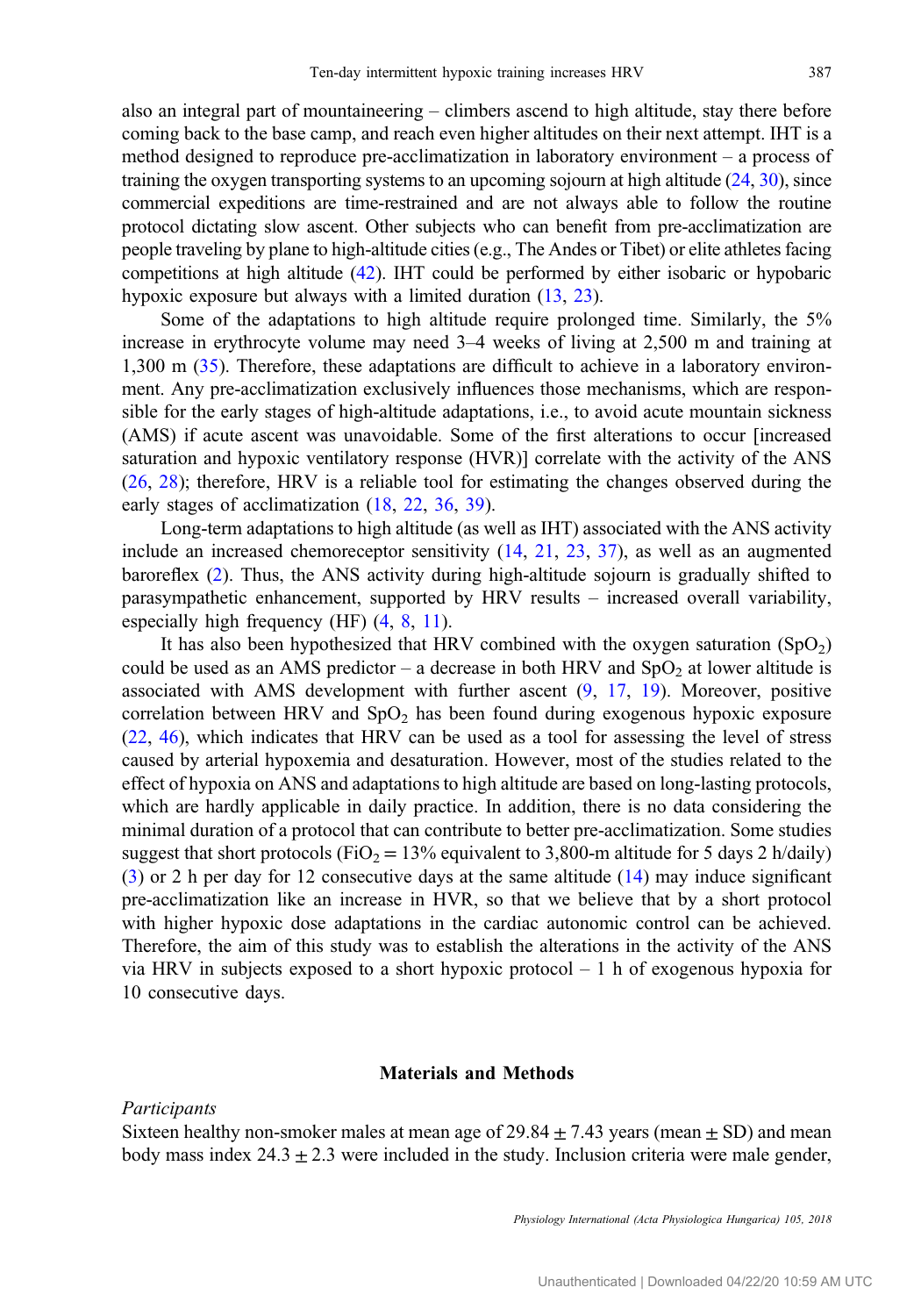age between 20 and 40 years, and good physical condition, and exclusion criteria were any significant pathologies that can affect the ANS status, smoking, and obesity. The participants were all lowlanders and had never visited an altitude of more than 2,900 m or participated in exogenous hypoxic protocols. All were engaged in regular physical activity (2–4 times weekly). Four subjects discontinued their participation in the study due to premature beats more than 15%, illness, or personal decision to withdraw their informed consent and were excluded from the analysis and 12 men completed the whole protocol. The subjects received all the relevant information about the study, regarding its aim, protocol, and included tests. A signed informed consent was obtained from all the subjects prior to inclusion in the study and a questionnaire about their physical status was filled in.

# Measurements

The visits were carried out in the morning between 9 a.m. and 11 a.m. During the experiment and the preceding day, the participants did not take any medications, drink coffee, or alcohol. They abstained from eating at least 2 h prior to the visits. A physical examination including an electrocardiogram reviewed by a cardiologist to exclude cardiovascular abnormalities or any rhythm or conductive disorders was carried out. Four-channel electrocardiography (ECG) (H3+, Mortara Instruments, Milwaukee, USA), pulse oximetry (CMS50F, Contec Medical Systems, Qinhuangdao, China), and manually measured blood pressure (Boso, Bosch and Sohn, Germany) were recorded during the whole visit.

The subjects were situated in supine position in a comfortable bed, placed in a quiet, well-aerated room with constant light and ambient temperature in the absence of any distracting factors. They were instructed to keep calm, motionless, and silent.

The intermittent hypoxic protocol consisted of a 1-h continuous hypoxic exposure for 10 consecutive days. During the first 10 min of every visit, the participants breathed ambient air at an altitude of 130 m (Plovdiv, Bulgaria) to reach a steady-state condition. Subsequently, air with decreased oxygen concentration corresponding to an altitude of about 4,200 m  $(FiO<sub>2</sub> = 12.3\% \pm 1.5\%)$  was applied for 1 h via full-face mask, using a hypoxicator (AltiPro 8850 Summit+, Altitude Tech, Canada). This protocol does not include any change in the barometric pressure (normobaric hypoxia).

ECG recordings were reviewed manually and R–R intervals were subsequently extracted automatically by H-Scribe 5 software (Mortara Instruments, Milwaukee, USA). HRV data were analyzed using Kubios HRV software, which automatically computes all commonly used parameters and uses an automatic filter for artifacts and premature beats [\(43](#page-9-0)). HRV parameters were derived by analyzing the whole 1-h hypoxic period. Prior to the spectral estimation, beat-to-beat R–R time series were transformed to evenly sampled time series using a cubic spline interpolation. Fast Fourier transform was used for calculation of the frequency domain parameters using Welch's periodogram with a window length of 256 s and 50% overlap.

To compare the effect of the acute hypoxic exposure on HRV, 5-min time intervals were analyzed in normoxic conditions and compared to the last 5 min of hypoxic exposure during the first and last visit of the protocol.

The following parameters were derived from the R–R data: total power (TP) and standard deviation of normal-to-normal interbeat intervals (SDNNs) as measures of overall autonomic regulation, absolute and normalized (normalized units) powers of HF (0.15–0.40 Hz) and low frequency (LF; 0.04–0.15 Hz) spectral components, respectively,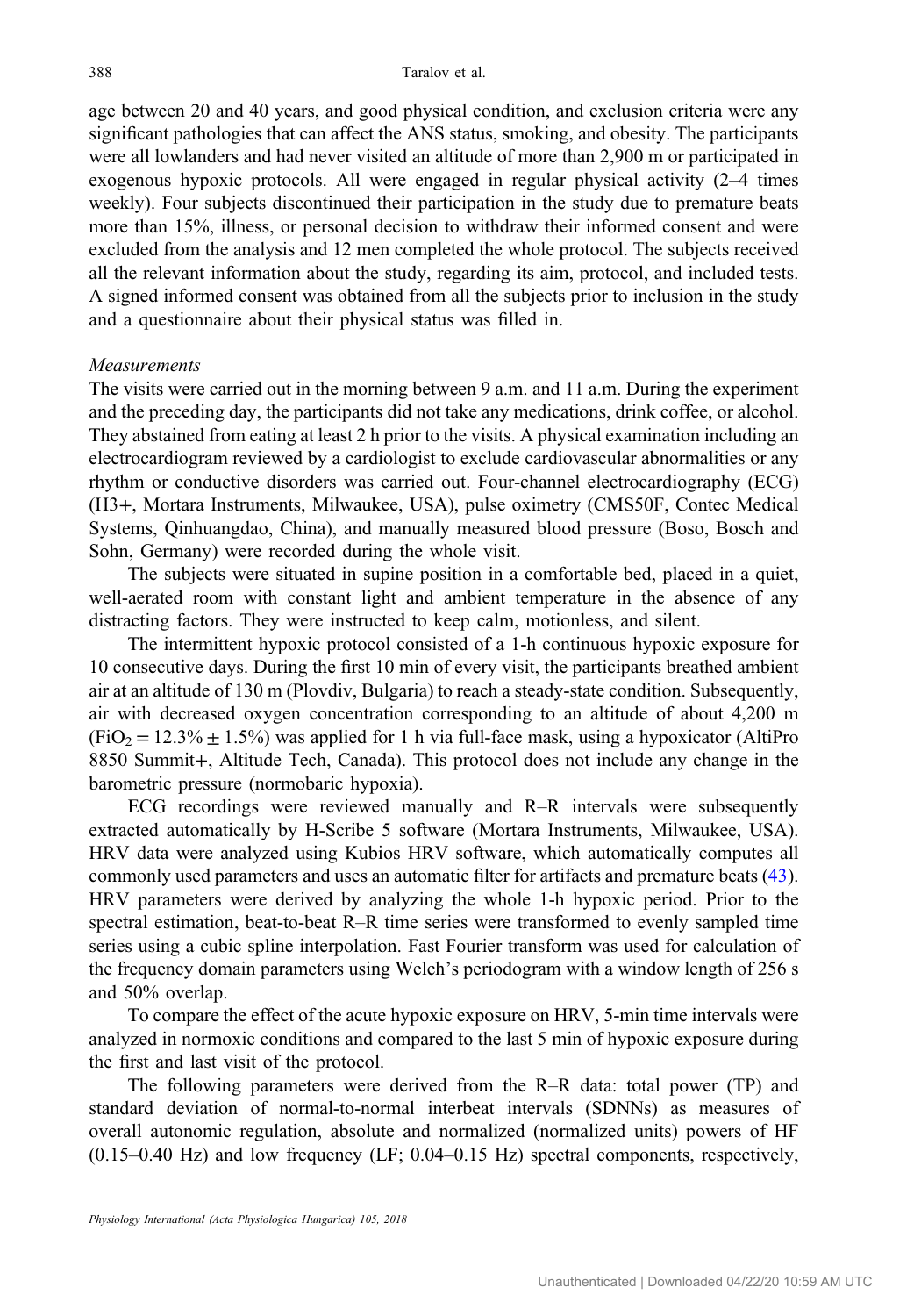reflecting parasympathetic nervous system (PSNS) activity and combined sympathetic (SNS) and parasympathetic activities. The ratio LF/HF was also calculated as an index of sympatho-vagal balance, although its reliability was challenged recently  $(7, 40)$  $(7, 40)$  $(7, 40)$ . Root mean square of successive R–R interval difference (RMSSD) is a time domain parameter associated with the parasympathetic activity (short-term beat-to-beat variability) [\(32](#page-9-0)).

# Statistical analysis

The statistical analysis was performed using SPSS v.17.0 (IBM corporation, Armonk, NY, USA), using paired-sample t-test. Normality of distribution was assessed by Shapiro–Wilks test. Skewness of distribution in some parameters (absolute spectral powers) was normalized with natural logarithmic (ln) transformation. To assess the relationship between  $SpO<sub>2</sub>$  and HRV parameters, bivariate, two-tailed, Pearson's correlation analysis was performed.

The study was presented and approved at a meeting of the institutional ethics committee of Medical University of Plovdiv. The authors report no biomedical financial interests or potential conflicts of interest.

# Results

The effect of the IHT on saturation, heart rate (HR), and basic HRV parameters is presented in Tables I and [II](#page-4-0) as a comparison between their respective baseline (Day 1) and end-of-protocol (Day 10) values. Significant increase in the HF and increase in the TP as well as a decrease in the LF/HF ratio (Fig. [1](#page-4-0)) were observed for each of the tested subjects, but no significant change was present in the LF. Changes were also present in the time domain parameters – subjects had higher SDNN and RMSSD (Fig. [2\)](#page-5-0) at the end of the study. Oxygen saturation and heart rate were also influenced by the IHT – increased  $SpO<sub>2</sub>$  and decreased mean heart rate (MeanHR). No significant difference in arterial blood pressure was detected (118.3  $\pm$  5.4/ 72.9  $\pm$  9.6 vs. 116.3  $\pm$  6.4/77.9  $\pm$  5.0, p = 0.210/0.060).

In addition, there was no significant difference in the peak frequencies of HF between the first and the last visit  $(0.20 \pm 0.05 \text{ vs. } 0.19 \pm 0.04, p = 0.503)$ .

|                    | Protocol        |                 |                        |
|--------------------|-----------------|-----------------|------------------------|
| Parameter          | Day 1           | Day 10          | Day 1 vs. Day 10 $(p)$ |
| Mean $S_pO_2$ (%)  | $87.0 \pm 7.1$  | $90.8 \pm 5.0$  | 0.039                  |
| MeanHR (beats/min) | $67.1 + 8.9$    | $62.5 + 6.0$    | 0.040                  |
| SDNN (ms)          | $65.7 \pm 32.5$ | $81.1 \pm 32.0$ | 0.013                  |
| RMSSD (ms)         | $58.1 \pm 30.9$ | $76.5 + 34.6$   | 0.029                  |

Table I. Comparison of oxygen saturation and time domain parameters (mean  $\pm$  SD) between the first and the last days of 10-day intermittent hypoxic exposure protocol

HR: heart rate; RMSSD: root mean square of successive R–R interval difference; SDNN: standard deviation of the intervals between normal beats; SpO<sub>2</sub>: oxygen saturation; RMSSD: root mean square of successive R–R interval difference

Physiology International (Acta Physiologica Hungarica) 105, 2018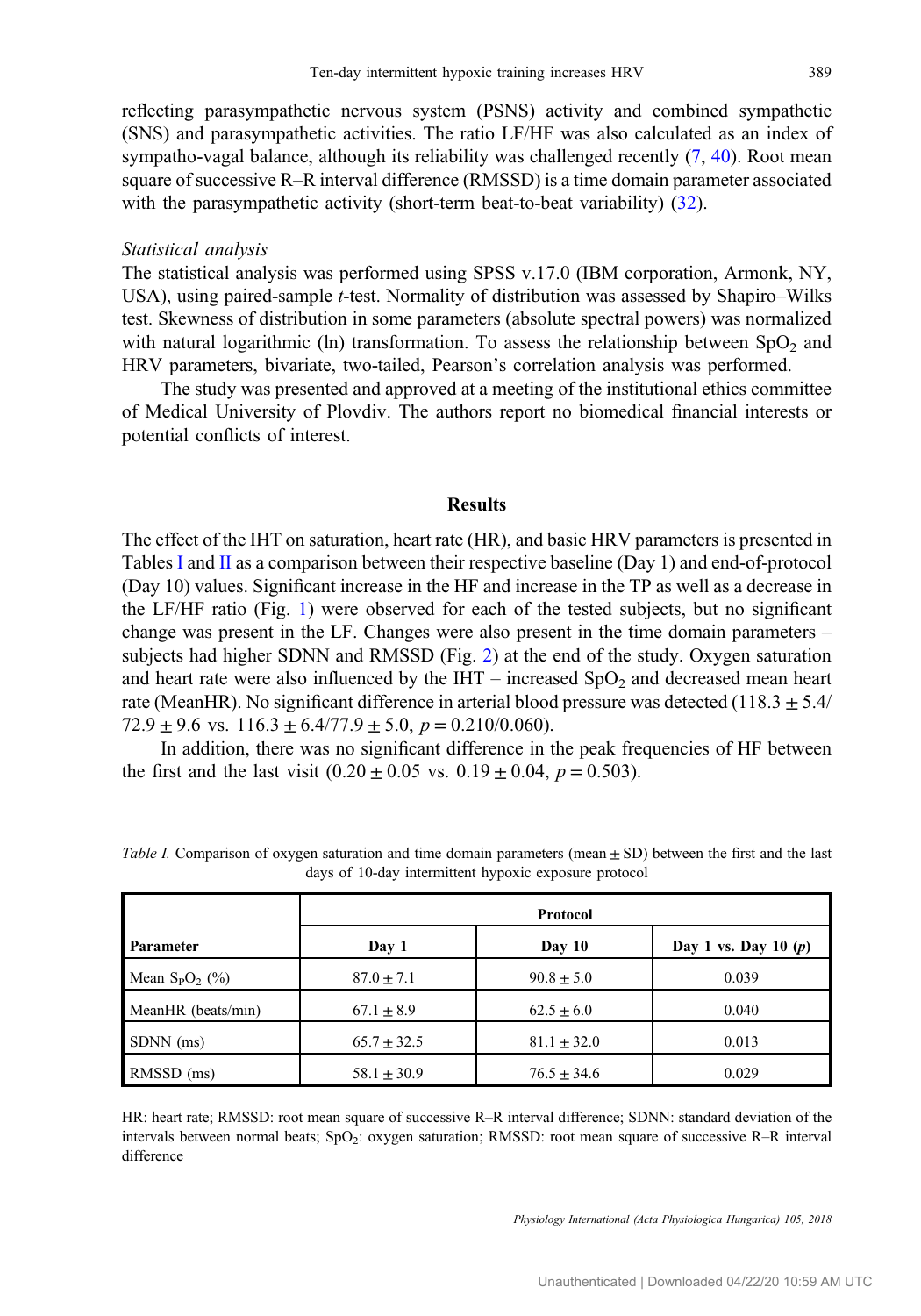#### <span id="page-4-0"></span>390 Taralov et al.

|                           | Protocol        |                 |                  |
|---------------------------|-----------------|-----------------|------------------|
| Parameter                 | Day 1           | Day $10$        | Day 1 vs. Day 10 |
| InTotal power $(ms^2)$    | $8.1 \pm 1.1$   | $8.5 \pm 0.9$   | 0.015            |
| $lnLF$ (ms <sup>2</sup> ) | $7.5 \pm 1.0$   | $7.7 \pm 0.8$   | 0.078            |
| lnHF $\rm (ms^2)$         | $6.8 \pm 1.3$   | $7.5 \pm 1.2$   | 0.026            |
| $LF$ (nu)                 | $66.8 \pm 14.6$ | $55.9 \pm 13.4$ | 0.032            |
| $HF$ (nu)                 | $34.1 \pm 14.5$ | $44.1 \pm 13.4$ | 0.050            |
| LF/HF                     | $2.4 \pm 1.4$   | $1.5 \pm 1.0$   | 0.026            |

Table II. Comparison of frequency domain HRV parameters (mean  $\pm$  SD) between the first and the last days of 10-day intermittent hypoxic exposure protocol

HRV: heart rate variability; SD: standard deviation; HF: high frequency; LF: low frequency; nu: normalized units; ln: natural logarithm





When comparing normoxia with the end hypoxic period, there was a significant increase in LF/HF (1.5  $\pm$  0.9 vs. 2.8  $\pm$  1.7, p = 0.046) and MeanHR (63.6  $\pm$  8.7 vs. 68.4  $\pm$  9.0,  $p = 0.016$ ) during the first hypoxic visit, but no change on the last day of the protocol in LF/HF  $(1.8 \pm 1.1 \text{ vs. } 1.5 \pm 1.2, p = 0.438)$  or MeanHR  $(64.2 \pm 7.6 \text{ vs. } 63.3 \pm 8.1,$  $p = 0.590$ . Overall variability (SDNN) showed a tendency to increase on the first visit  $(59.7 \pm 36.2 \text{ vs. } 74.1 \pm 47.3, p = 0.88)$  and a significant increase during the last hypoxic visit  $(63.2 \pm 24.0 \text{ vs. } 87.2 \pm 38.6, p = 0.006).$ 

No significant difference was found when comparing the pre-hypoxia HRV parameters between the first and the last visit – SDNN  $(61.5 \pm 37.3 \text{ vs. } 63.2 \pm 24.0 \text{ ms}, p = 0.801)$ , RMSSD (59.0  $\pm$  34.7 ms,  $p = 0.524$ ), and LF/HF (1.5  $\pm$  0.9 vs. 1.7  $\pm$  1.1,  $p = 0.502$ ).

A moderately strong positive correlation was found between the SDNN and the  $SpO<sub>2</sub>$ ,  $(\rho = 0.654, p = 0.029)$  and between RMSSD and SpO<sub>2</sub> ( $\rho = 0.732, p = 0.010$ ) during hypoxic exposure at the last visit of the protocol (Fig. [3\)](#page-5-0).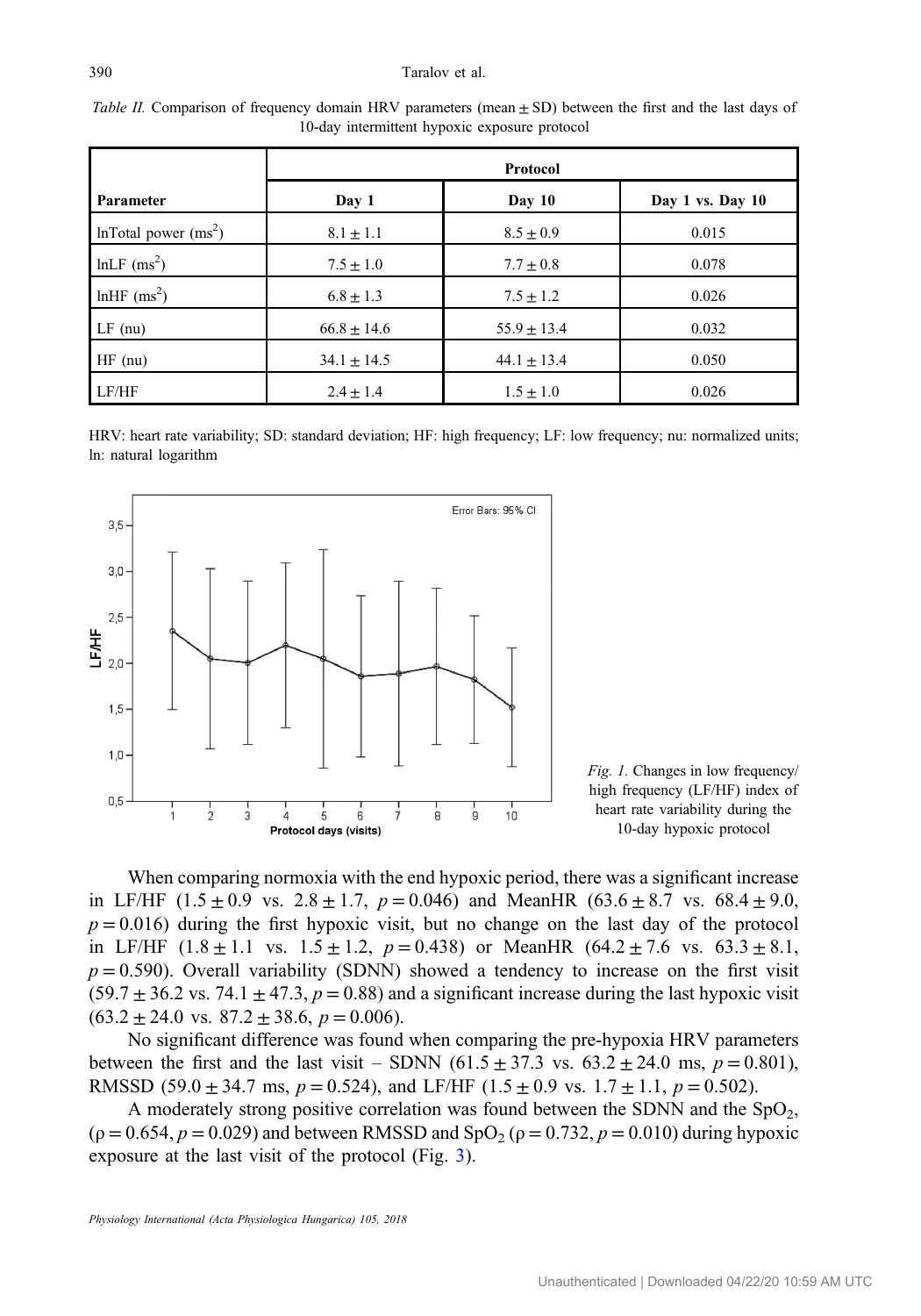<span id="page-5-0"></span>

# Discussion

The results of this study verify that 1-h daily exposure to exogenous hypoxia corresponding to an altitude of 4,200 m for 10 consecutive days leads to adaptations related to increased SpO2, decreased heart rate, and a rise in the overall variability (an increase in the TP and SDNN) mainly due to parasympathetic activation – augmented RMSSD, HF, and a decrease in the LF/HF index.

These results support the statement that IHT is able to decrease the effect of acute exogenous hypoxia on the ANS ([2\)](#page-8-0), and effective pre-acclimatization could be accomplished using intermittent hypoxic protocols before an upcoming high-altitude visit. Moreover, some

Physiology International (Acta Physiologica Hungarica) 105, 2018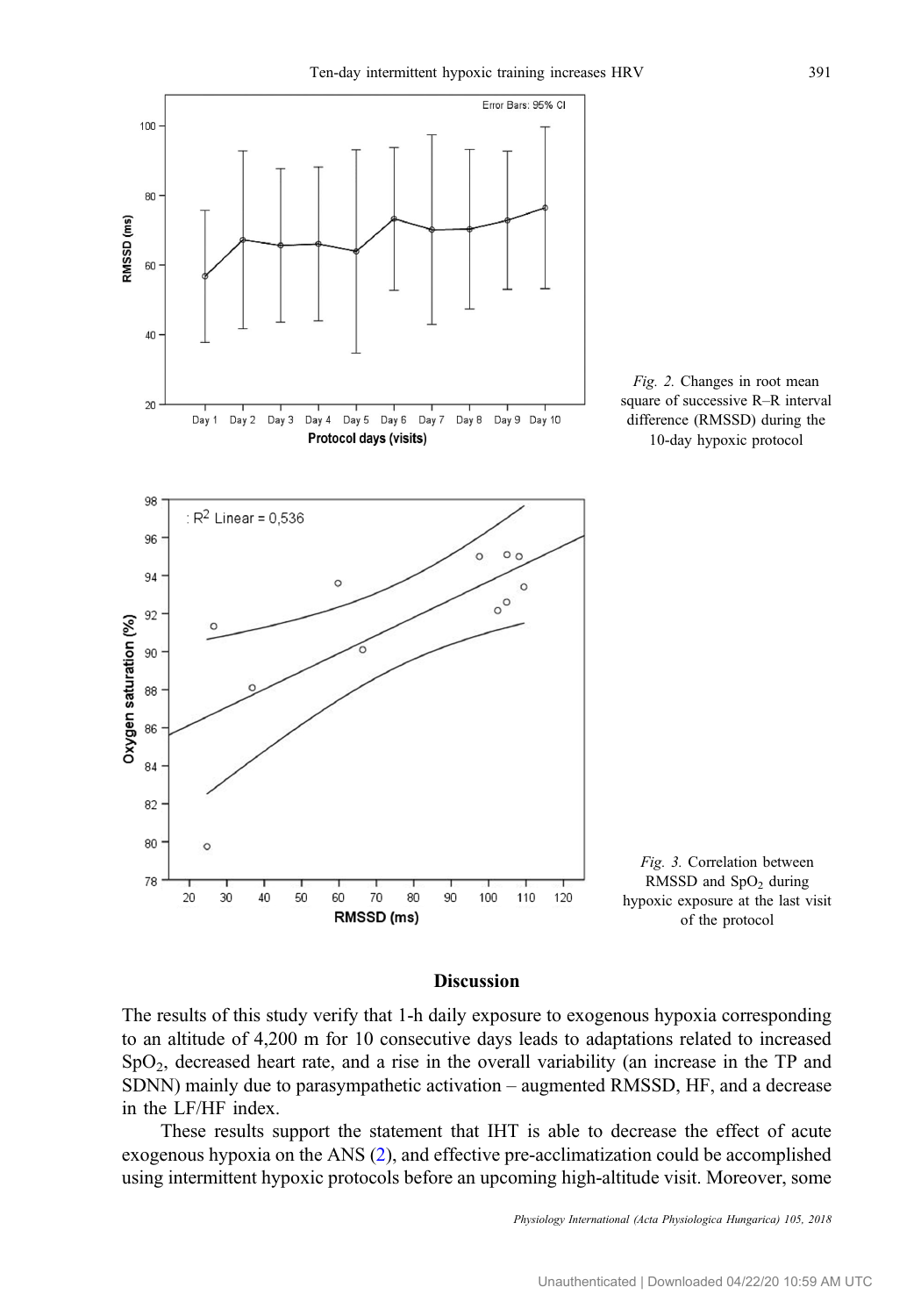studies suggest that IHT can induce acclimatization changes even more effectively than chronic hypoxia without the side effects of long-term high-altitude sojourn [\(4](#page-8-0), [30](#page-9-0)).

It is well known that acute exogenous hypoxia augments the SNS and decreases the vagal activity of the ANS [\(10](#page-8-0), [29\)](#page-9-0), which leads to a decrease in HRV parameters ([18,](#page-9-0) [47](#page-10-0)). This statement was supported by our results presenting an increase in LF/HF and MeanHR with exposure to exogenous hypoxia during the first day of our protocol. This early shift to sympathetic predominance is associated with fast ventilatory and cardiovascular responses to hypoxia, which are some of the first adaptive mechanisms to high altitude ([28\)](#page-9-0). However, this SNS overactivation is a risk factor for long-term complications. Therefore, effective longterm acclimatization is characterized by a progressive shift toward a higher parasympathetic influence, which is a result of reduced sympathetic activation and decreased parasympathetic withdrawal during hypoxic exposure [\(4](#page-8-0), [8\)](#page-8-0). The same increase in the PSNS control is observed at the end of our protocol – a rise in RMSSD and HF implying the applicability of HRV for the assessment of the ANS adaptation to exogenous hypoxia. Moreover, breathing hypoxic air did not cause any further increase in LF/HF or MeanHR compared to normoxic during the last visit, which implies that the acquired adaptations are sufficient enough to prevent sympathetic overactivation.

Sympathetic activation as a result of hypoxic exposure induces ventilatory and cardiovascular responses [\(12](#page-8-0), [30](#page-9-0)). The initial SNS activation during early stages of hypoxic exposure induces ventilatory and cardiovascular responses including fluctuations in blood pressure ([12,](#page-8-0) [30](#page-9-0)). These physiological changes can lead to vasoconstriction that immediately sensitizes the arterial baroreceptors, which are proven to be active at high altitude  $(2, 16)$  $(2, 16)$  $(2, 16)$  $(2, 16)$ . Thus, arterial baroreflex counteracts the effects of the initial SNS activation, caused by acute hypoxia. Increased SDNN, TP, HF, and RMSSD in this study show that ANS adaptations during IHT are most probably the results of increased baroreflex activity.

Some studies show contradictory results regarding the effect of chronic intermittent hypoxia on baroreflex sensitivity ([34\)](#page-9-0). However, these studies use intermittent hypoxia protocols, characterized by longer total duration and multiple hypoxia/normoxia shifts, with larger periodical swings in  $SpO<sub>2</sub>$  and partial pressure of oxygen (pO<sub>2</sub>), representing intermittent hypoxia in obstructive sleep apnea (OSA). On the other hand, IHT, irrespective of its name, is an example of constant hypoxia, in the sense of absence of large swings and periodicity in  $SpO<sub>2</sub>$  and  $pO<sub>2</sub>$  during the period of the hypoxic exposure. It could be speculated that these two models of intermittent hypoxia initiate different adaptive mechanisms. Furthermore, patients with OSA have oppressed baroreflex sensitivity [\(25](#page-9-0), [27\)](#page-9-0) in contrast to healthy subjects exposed to exogenous hypoxia  $(2, 16)$  $(2, 16)$  $(2, 16)$  $(2, 16)$ . On the other hand, sympathetic activation during apnea in patients with OSA aims to increase the vascular peripheral resistance and maintain the blood pressure, which is decreased due to the diminished cardiac preload ([41\)](#page-9-0) and baroreflex activation is not necessary. Therefore, it is not appropriate to compare IHT with the intermittent hypoxia in OSA.

Since there is insufficient knowledge about acclimatization by intermittent hypoxia, there is actually no standardized protocol for pre-acclimatization. To date, most of the studies show a significant difference in exposure patterns. Burtscher et al. [\(8](#page-8-0)) showed benefits if subjects are exposed for 1–4 h/day to normobaric hypoxia at a corresponding altitude of 4,000 m ( $FiO<sub>2</sub> = 12%)$  and some studies suggest that 1 week or even shorter protocols  $(FiO<sub>2</sub> = 13%$  equivalent to 3,800 m altitude for 5 days 2 h/daily) may induce significant preacclimatization like an increase in HVR  $(3, 5)$  $(3, 5)$  $(3, 5)$ . There is no data about the changes in the ANS activity and HRV during such short-term IHT protocols. However, this study showed that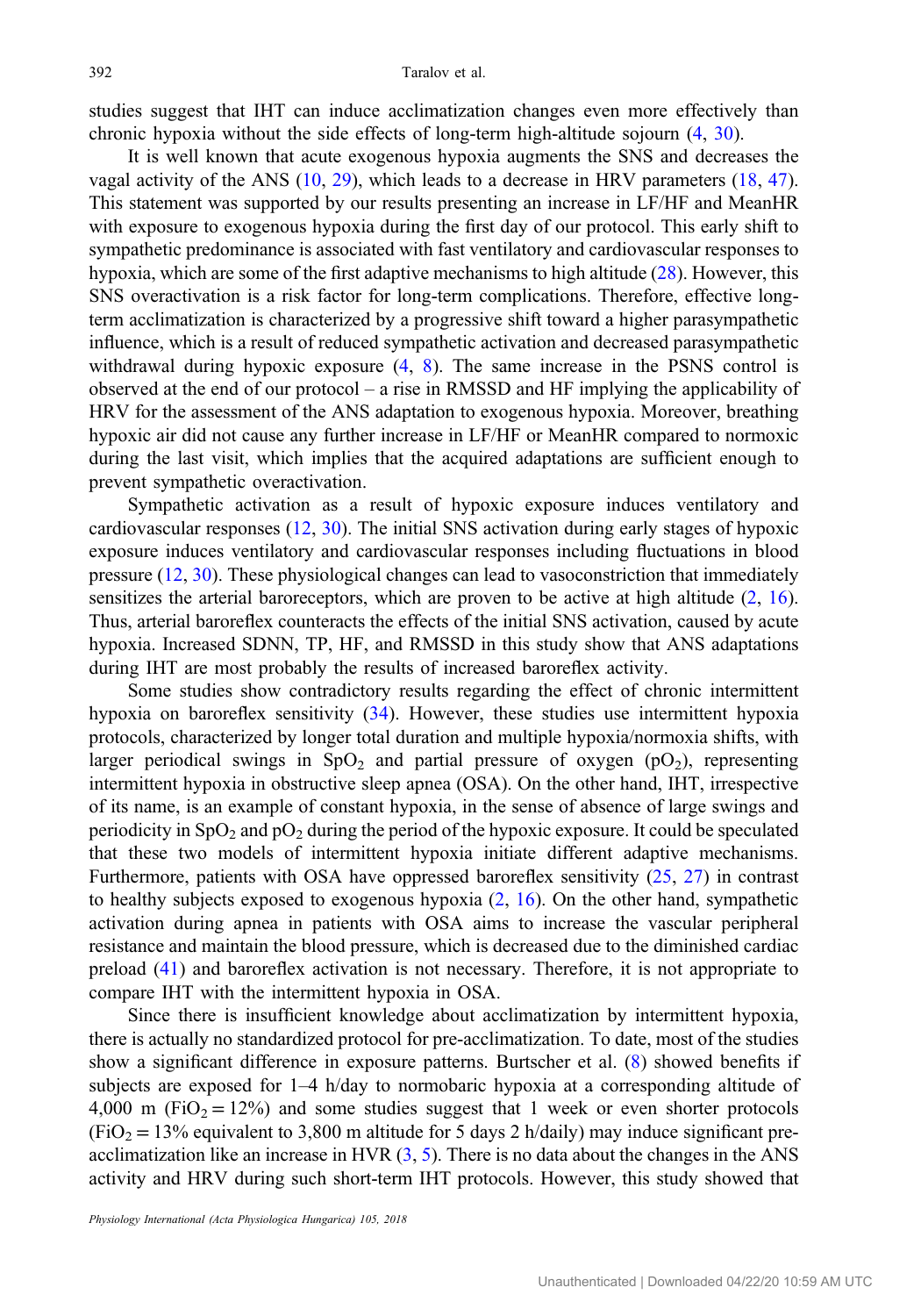such protocols are able to augment the autonomic control characterized by parasympathetic predominance (higher SDNN, TP, RMSSD, and HF and lower LF/HF).

Similar to ours is the protocol of Garcia et al. [\(14](#page-8-0)) who simulated an altitude of 3,800 m, 2 h per day for 12 consecutive days. They found increased HVR without changes in the oxygen saturation. However, other authors suggest that the increased HVR contributes to increased ventilation and raise the  $SpO<sub>2</sub>$  at the same altitude [\(24](#page-9-0)). Even though we did not measure the ventilation, we analyzed the mean peak frequency of HF band of HRV. Thayer et al. [\(45](#page-10-0)) have suggested that the central frequency of the HF component may serve as an index of respiratory rate when more direct measures are not available. The peak frequency of the HF band remained constant for all the analyzed periods, which indicates that there were no significant changes in the respiratory rate during the protocol that could potentially affect the HRV results.

It has been proven that lower oxygen saturation, combined with decreased HRV, could be associated with higher risk of AMS during the early stages of hypoxic exposure ([9,](#page-8-0) [19](#page-9-0)). Therefore, our IHT protocol is able to achieve pre-acclimatization by increasing the autonomic control and  $SpO<sub>2</sub>$ . Furthermore, de-acclimatization is slower than acclimatization, because the body response to hypoxia can be "turned on" faster than "turned off" when normoxia is restored [\(4](#page-8-0), [30](#page-9-0)). Thus, it could be suggested that such a protocol with 1 h of hypoxic exposure for 10 consecutive days is able to decrease the risk of AMS in people with upcoming high-altitude sojourn. However, our protocol did not include further high-altitude visits. After all, two of our tested subjects attacked Lenin Peak (7,134 m) a few days after the protocol and reported that they felt well with no symptoms of AMS.

The significant increase in the overall variability as well as HF and RMSSD (Fig. [2](#page-5-0)) and the decrease in LF/HF (Fig. [1](#page-4-0)) observed during the last visit of our protocol are indicative for vagal predominance. This is in concordance with other results, which suggest that acclimatization seems to be characterized by a progressive shift toward a higher parasympathetic tone [\(3](#page-8-0), [6\)](#page-8-0). The improved autonomic control could be potentially beneficial in some chronic cardiovascular and respiratory conditions associated with sympathetic predominance, since it is well known that augmented SNS activity further increases the oxygen demand [\(33](#page-9-0)) and other IHT protocols have recently showed positive effects in treatment of major cardiovascular diseases [\(38](#page-9-0)).

In addition, we found a positive correlation between the oxygen saturation and SDNN and RMSSD at the last day of the protocol (Fig. [3](#page-5-0)). Therefore, increased HRV values are associated with higher  $SpO<sub>2</sub>$ . Thus, it could be suggested that the intensive ANS activation with parasympathetic predominance is a prerequisite for adequate adaptation to exogenous hypoxia. However, a correlation is not an indicator of positive cause–effect relationship and further investigations are needed to confirm these data.

## Limitations

Some limitations of our research should be considered. We did not record the respiratory rate and tidal volume; therefore, we do not have information about ventilation that is known to affect the HRV parameters ([44\)](#page-10-0), although the peak frequency of HF [which is suggested as an indirect index of respiratory rate ([45\)](#page-10-0)] showed no changes during the different periods of the protocol.

It can be presumed that familiarization with the protocol and the hypoxicator could also lead to a progressive decrease of a stress reaction that can affect HRV findings. However, we compared the prehypoxia HRV parameters between the first and last visit and found no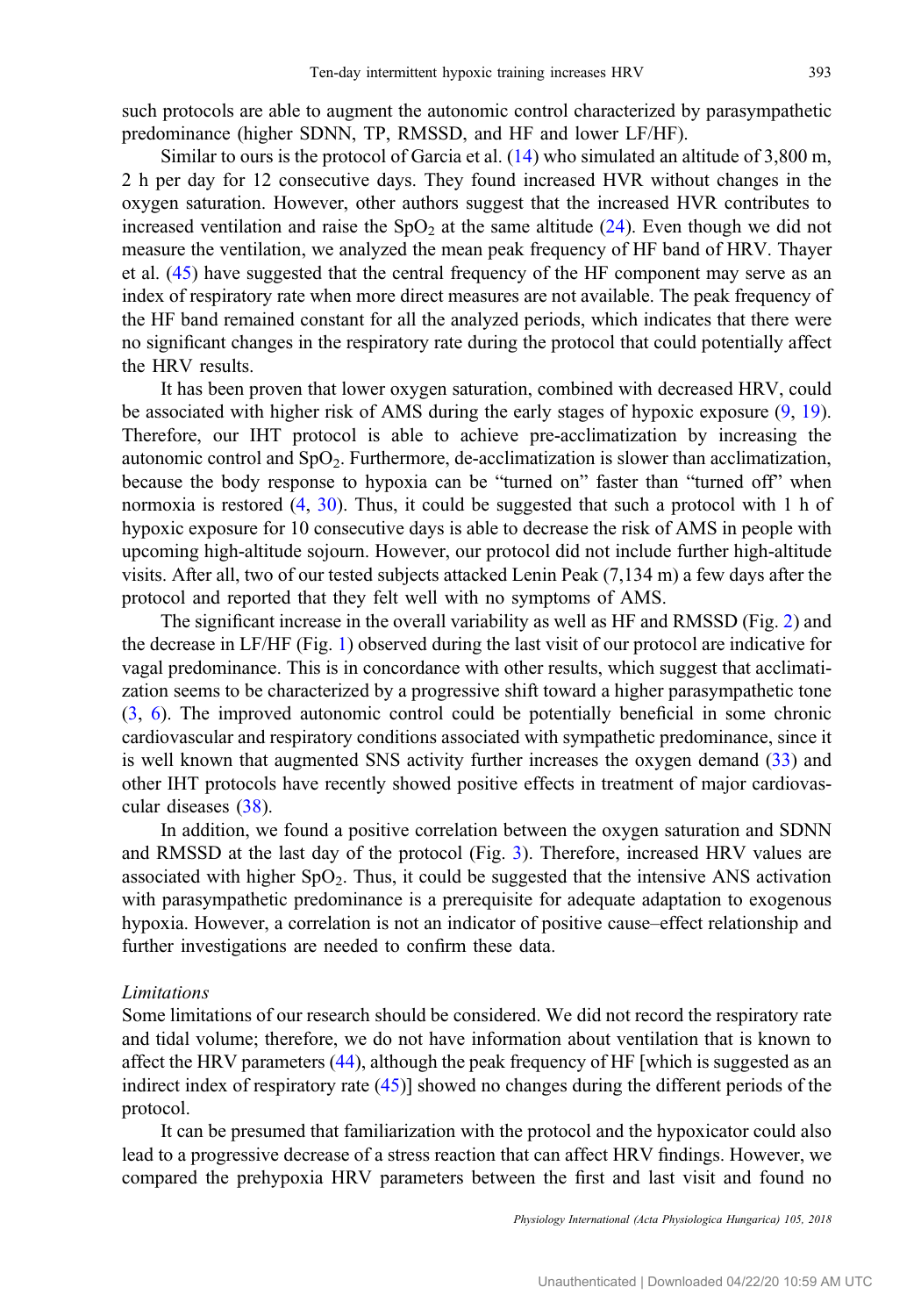<span id="page-8-0"></span>statistical difference. Therefore, we believe that our findings reflect adaptations to hypoxia itself rather than familiarization with the protocol. The sample of the study is not big enough to produce more explicit results. Increasing the number of enrolled subjects would potentially decrease the impact of confounding factors affecting HRV.

In conclusion, the results of this study show that IHT consisting of 1-h hypoxic exposure for 10 consecutive days could diminish the effects of acute exogenous hypoxia on the ANS characterized by an increased autonomic control (SDNN and TP) with augmentation of the PSNS activity (increased RMSSD, HF, and SD2 and decreased LF/HF). Therefore, it could be applied as a pre-acclimatization technique aiming at an increase in the autonomic control and oxygen saturation in subjects with upcoming sojourn to high altitude.

# Acknowledgements

The study was accomplished with the financial support from the Medical University of Plovdiv.

# Conflict of interest

The authors declare that they do not have any conflict of interests to disclose.

# **REFERENCES**

- 1. Beidleman BA, Muza SR, Fulco CS, Cymerman A, Ditzler D, Stulz D, Staab JE, Skrinar GS, Lewis SF, Sawka MN: Intermittent altitude exposures reduce acute mountain sickness at 4300 m. Clin. Sci. (Lond). 106, 321–328 (2004)
- 2. Bernardi L: Heart rate and cardiovascular variability at high altitude. Conf. Proc. IEEE Eng. Med. Biol. Soc. 2007, 6679–6681 (2007)
- 3. Bernardi L, Passino C, Serebrovskaya Z, Serebrovskaya T, Appenzeller O: Respiratory and cardiovascular adaptations to progressive hypoxia; effect of interval hypoxic training. Eur. Heart J. 22, 879–886 (2001)
- 4. Bernardi L, Passino C, Spadacini G, Calciati A, Robergs R, Greene R, Martignoni E, Anand I, Appenzeller O: Cardiovascular autonomic modulation and activity of carotid baroreceptors at altitude. Clin. Sci. (Lond). 95, 565–573 (1998)
- 5. Berntson GG, Cacioppo JT, Quigley KS: Respiratory sinus arrhythmia: autonomic origins, physiological mechanisms, and psychophysiological implications. Psychophysiology 30, 183–196 (1993)
- 6. Bhaumik G, Dass D, Bhattacharyya D, Sharma YK, Singh SB: Heart rate variability changes during first week of acclimatization to 3500 m altitude in Indian military personnel. Indian J. Physiol. Pharmacol. 57, 16–22 (2013)
- 7. Billman GE: The LF/HF ratio does not accurately measure cardiac sympatho-vagal balance. Front Physiol. 4, 26 (2013)
- 8. Burtscher M, Brandstätter E, Gatterer H: Preacclimatization in simulated altitudes. Sleep Breath. 12, 109–114 (2008)
- 9. Burtscher M, Szubski C, Faulhaber M: Prediction of the susceptibility to AMS in simulated altitude. Sleep Breath. 12, 103–108 (2008)
- 10. Chen YC, Lin FC, Shiao GM, Chang SC: Effect of rapid ascent to high altitude on autonomic cardiovascular modulation. Am. J. Med. Sci. 336, 248–253 (2008)
- 11. Cornolo J, Mollard P, Brugniaux JV, Robach P, Richalet JP: Autonomic control of the cardiovascular system during acclimatization to high altitude: effects of sildenafil. J. Appl. Physiol. 97, 935–940 (2004)
- 12. Engelstein ED, Lerman BB, Somers VK, Rea RF: Role of arterial chemoreceptors in mediating the effects of endogenous adenosine on sympathetic nerve activity. Circulation 90, 2919–2926 (1994)
- 13. Fulco CS, Beidleman BA, Muza SR: Effectiveness of pre-acclimatization strategies for high-altitude exposure. Exerc. Sport Sci. Rev. 41, 55–63 (2013)
- 14. Garcia N, Hopkins SR, Powell FL: Effects of intermittent hypoxia on the isocapnic hypoxic ventilatory response and erythropoiesis in humans. Respir. Physiol. 123, 39–49 (2000)
- 15. Garcia N, Hopkins SR, Powell FL: Intermittent vs. continuous hypoxia: effects on ventilation and erythropoiesis in humans. Wilderness Environ. Med. 11, 172–179 (2000)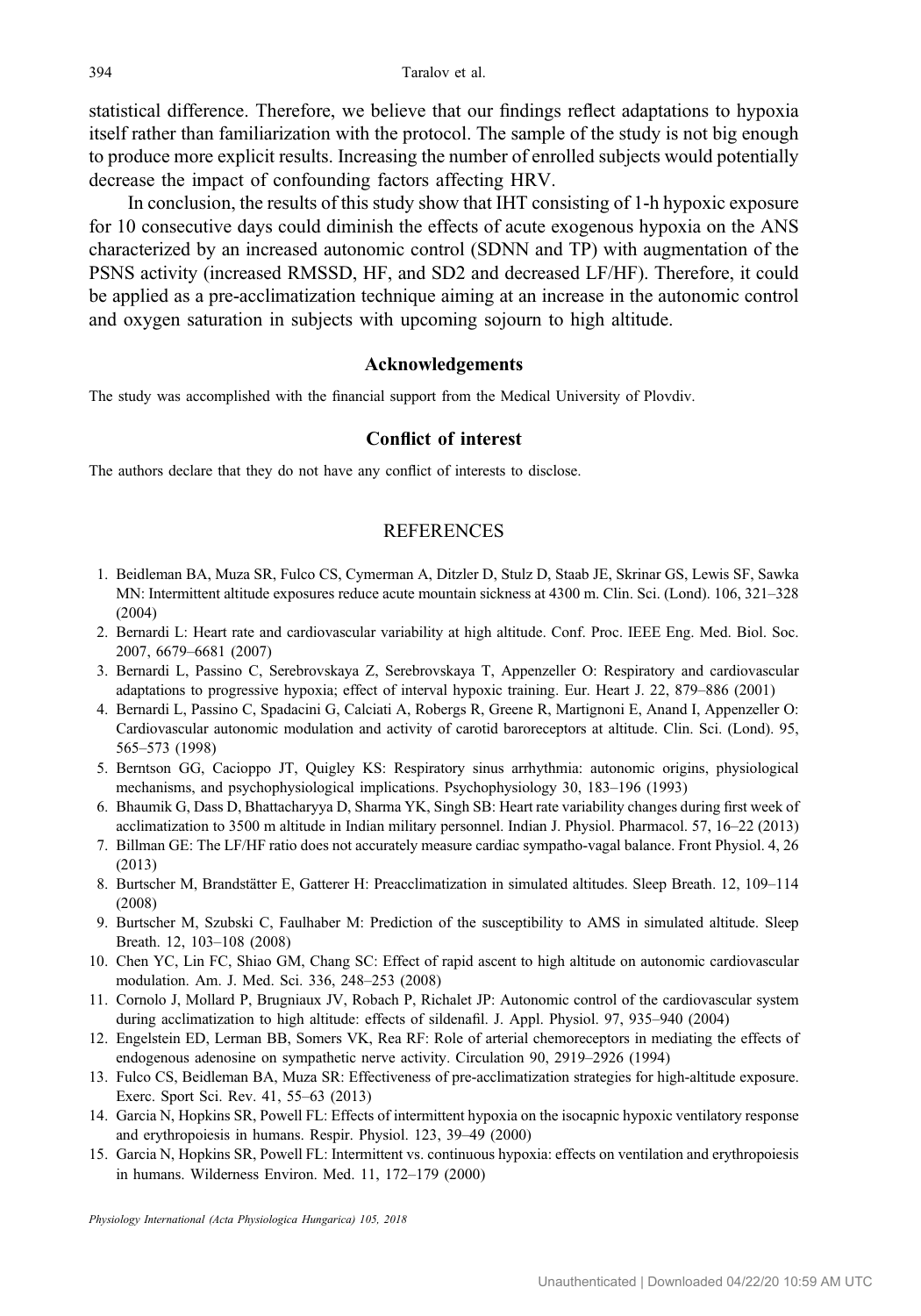- <span id="page-9-0"></span>16. Hainsworth R, Drinkhill MJ, Rivera-Chira M: The autonomic nervous system at high altitude. Clin. Auton. Res. 17, 13–19 (2007)
- 17. Huang HH, Tseng CY, Fan JS, Yen DH, Kao WF, Chang SC, Kuo TB, Huang CI, Lee CH: Alternations of heart rate variability at lower altitude in the predication of trekkers with acute mountain sickness at high altitude. Clin. J. Sport Med. 20, 58–63 (2010)
- 18. Kanai M, Nishihara F, Shiga T, Shimada H, Saito S: Alterations in autonomic nervous control of heart rate among tourists at 2700 and 3700 m above sea level. Wilderness Environ. Med. 12, 8–12 (2001)
- 19. Karinen HM, Uusitalo A, Vähä-Ypyä H, Kähönen M, Peltonen JE, Stein PK, Viik J, Tikkanen HO: Heart rate variability changes at 2400 m altitude predicts acute mountain sickness on further ascent at 3000–4300 m altitudes. Front. Physiol. 3, 336 (2012)
- 20. Katayama K, Sato Y, Morotome Y, Shima N, Ishida K, Mori S, Miyamura M: Ventilatory chemosensitive adaptations to intermittent hypoxic exposure with endurance training and detraining. J. Appl. Physiol. 86, 1805–1811 (1999)
- 21. Katayama K, Shima N, Sato Y, Qiu JC, Ishida K, Mori S, Miyamura M: Effect of intermittent hypoxia on cardiovascular adaptations and response to progressive hypoxia in humans. High Alt. Med. Biol. 2, 501–508 (2001)
- 22. Krejčí J, Botek M, McKune AJ: Dynamics of the heart rate variability and oxygen saturation response to acute normobaric hypoxia within the first 10 min of exposure. Clin. Physiol. Funct. Imaging 38, 56–62 (2018)
- 23. Küpper TE, Schöffl V: Preacclimatization in hypoxic chambers for high altitude sojourns. Sleep Breath. 14, 187–191 (2010)
- 24. Levine BD: Intermittent hypoxic training: fact and fancy. High Alt. Med. Biol. 3, 177–193 (2001)
- 25. Narkiewicz K, Pesek CA, Kato M, Phillips BG, Davison DE, Somers VK: Baroreflex control of sympathetic nerve activity and heart rate in obstructive sleep apnea. Hypertension 32, 1039–1043 (1998)
- 26. Paralikar SJ, Paralikar JH: High-altitude medicine. Indian J. Occup. Environ. Med. 14, 6–12 (2010)
- 27. Parati G, Di Rienzo M, Bonsignore MR, Insalaco G, Marrone O, Castiglioni P, Bonsignore G, Mancia G: Autonomic cardiac regulation in obstructive sleep apnea syndrome: evidence from spontaneous baroreflex analysis during sleep. Hypertension 15, 1621–1626 (1997)
- 28. Peacock AJ: ABC of oxygen: oxygen at high altitude. Br. Med. J. 317, 1063–1066 (1998)
- 29. Perini R, Veicsteinas A: Heart rate variability and autonomic activity at rest and during exercise in various physiological conditions. Eur. J. Appl. Physiol. 90, 317–325 (2003)
- 30. Powell FL, Garcia N: Physiological effects of intermittent hypoxia. High Alt. Med. Biol. 1, 125–136 (2000)
- 31. Prabhakar NR, Peng YJ: Peripheral chemoreceptors in health and disease. J. Appl. Physiol. 96, 359–366 (2004)
- 32. Rajendra Acharya U, Paul Joseph K, Kannathal N, Lim CM, Suri JS: Heart rate variability: a review. Med. Biol. Eng. Comput. 44, 1031–1051 (2006)
- 33. Remme WJ: The sympathetic nervous system and ischaemic heart disease. Eur. Heart J. 19, 62–71 (1998)
- 34. Rey S, Tarvainen MP, Karjalainen PA, Iturriaga R: Dynamic time-varying analysis of heart rate and blood pressure variability in cats exposed to short-term chronic intermittent hypoxia. Am. J. Physiol. Regul. Integr. Comp. Physiol. 295, 28–37 (2008)
- 35. Rusko HK, Tikkanen HO, Peltonen JE: Altitude and endurance training. J. Sports Sci. 22, 928–945 (2004)
- 36. Saito S, Tanobe K, Yamada M, Nishihara F: Relationship between arterial oxygen saturation and heart rate variability at high altitudes. Am. J. Emerg. Med. 23, 8–12 (2005)
- 37. Serebrovskaya TV: Intermittent hypoxia research in the former Soviet Union and the commonwealth of independent states: history and review of the concept and selected applications. High Alt. Med. Biol. 3, 205–221 (2002)
- 38. Serebrovskaya TV: Intermittent hypoxia training as non-pharmacologic therapy for cardiovascular diseases: practical analysis on methods and equipment. Exp. Biol. Med. 241, 1708–1723 (2016)
- 39. Sevre K, Bendz B, Hankø E, Nakstad AR, Hauge A, Kåsin JI, Lefrandt JD, Smit AJ, Eide I, Rostrup M: Reduced autonomic activity during stepwise exposure to high altitude. Acta Physiol. Scand. 173, 409–417 (2001)
- 40. Shaffer F, Ginsberg JP: An overview of heart rate variability metrics and norms. Front. Public Health 5, 258 (2017)
- 41. Somers VK, Dyken ME, Clary MP, Abboud FM: Sympathetic neural mechanisms in obstructive sleep apnea. J. Clin. Invest. 96, 1897–1904 (1995)
- 42. Tannheimer M: Intermittent simulated hypoxia for pre-acclimatization. Sleep Breath. 14, 185–186 (2010)
- 43. Tarvainen MP, Niskanen JP, Lipponen JA, Ranta-Aho PO, Karjalainen PA: Kubios HRV heart rate variability analysis software. Comput. Methods Programs Biomed. 113, 210–220 (2014)